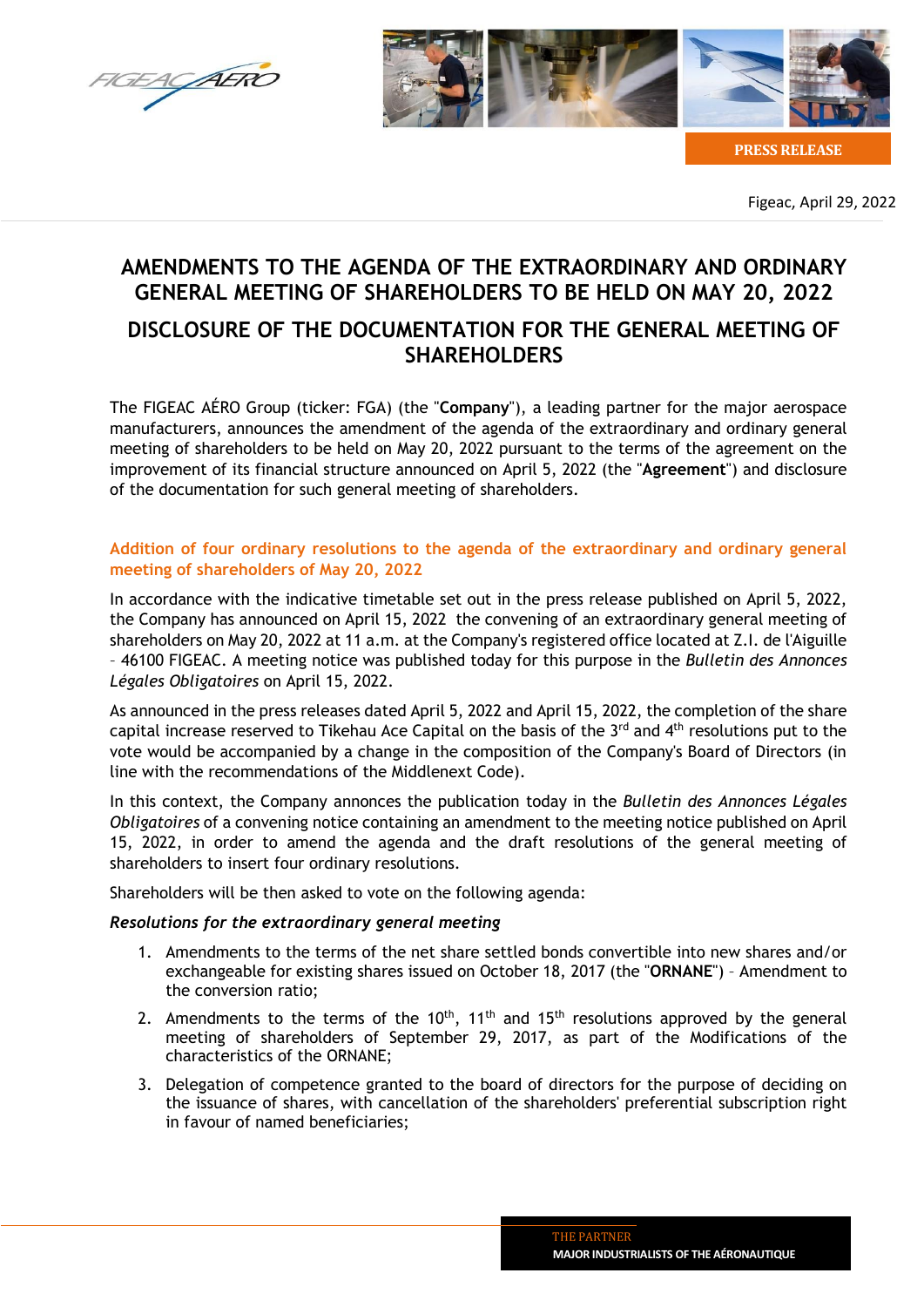FIGEACAERO

- 4. Cancellation of the preferential subscription right of the shareholders for the purpose of the third resolution of the general meeting in favour of Tikehau Ace Capital or any affiliate of Tikehau Ace Capital;
- 5. Delegation of competence to the board of directors to proceed with the issuance reserved to employees who are members of a company savings plan, with cancellation of the preferential subscription right to the benefit of the latter, of shares and/or securities giving access to new shares of the Company in accordance with Article L. 225-138-1 of the French Commercial Code.

#### *Resolutions for the ordinary general meeting*

- 6. Appointment of Mr. Franck Crépin as a director subject to and with effect from the settlement-delivery of at least 9,553,571 new shares at an issuance price of EUR 5.60, issued on the basis of the  $3<sup>rd</sup>$  and  $4<sup>th</sup>$  resolutions presented at this general meeting, corresponding to a share capital increase of a total amount of EUR 53,449,997.60 (including the issuance premium);
- 7. Appointment of Mr. Éric Raynaud as a director subject to and with effect from the settlementdelivery of at least 9,553,571 new shares at an issuance price of EUR 5.60, issued on the basis of the  $3<sup>rd</sup>$  and  $4<sup>th</sup>$  resolutions presented at this general meeting, corresponding to a share capital increase of a total amount of EUR 53,449,997.60 (including the issuance premium);
- 8. Appointment of Mrs Anne Tauby as a director subject to and with effect from the settlementdelivery of at least 9,553,571 new shares at an issuance price of EUR 5.60, issued on the basis of the  $3<sup>rd</sup>$  and  $4<sup>th</sup>$  resolutions presented at this general meeting, corresponding to a share capital increase of a total amount of EUR 53,449,997.60 (including the issuance premium);
- 9. Appointment of Mrs Eliane Rouchon as a director subject to and with effect from the settlement-delivery of at least 9,553,571 new shares at an issuance price of EUR 5.60, issued on the basis of the  $3<sup>rd</sup>$  and  $4<sup>th</sup>$  resolutions presented at this general meeting, corresponding to a share capital increase of a total amount of EUR 53,449,997.60 (including the issuance premium).

Information relating to Franck Crépin, Éric Raynaud, Anne Tauby and Eliane Rouchon, whose appointment to the Board of Directors is proposed at the extraordinary and ordinary general meeting of shareholders to be held on May 20, 2022, are set out in Appendix 1 of the Report of the Board of Directors at such general meeting available on the Company's website [\(www.figeac-aero.com](http://www.figeac-aero.com/) – Investors' Area section).

#### **Disclosure of the documentation for the general meeting of shareholders**

The Company reminds that the conditions of participation and voting at the extraordinary and ordinary general meeting of shareholders to be held on May 20, 2022 are set out in the meeting notice published in the *Bulletin des Annonces Légales Obligatoires* on April 15, 2022 and in the convening notice published in the *Bulletin des Annonces Légales Obligatoires* today containing an amendment to the meeting notice. A copy of these notices is available on the Company's website [\(www.figeac](http://www.figeac-aero.com/)[aero.com](http://www.figeac-aero.com/) – Investors' Area section).

All the information and the preparatory documents to this extraordinary and ordinary general meeting of shareholders, in particular the information provided for in Articles R. 22-10-23, R. 225-81 and R. 225-83 of the French Commercial Code, are available on the Company's website [\(www.figeac](http://www.figeac-aero.com/)[aero.com](http://www.figeac-aero.com/) – Investors' Area section) and are made available to shareholders at the Company's registered office located at Z.I. de l'Aiguille – 46100 FIGEAC.

Shareholders are invited to regularly consult the Company's website in order to have access to all upto-date information concerning the extraordinary and ordinary general meeting of shareholders to be held on May 20, 2022.